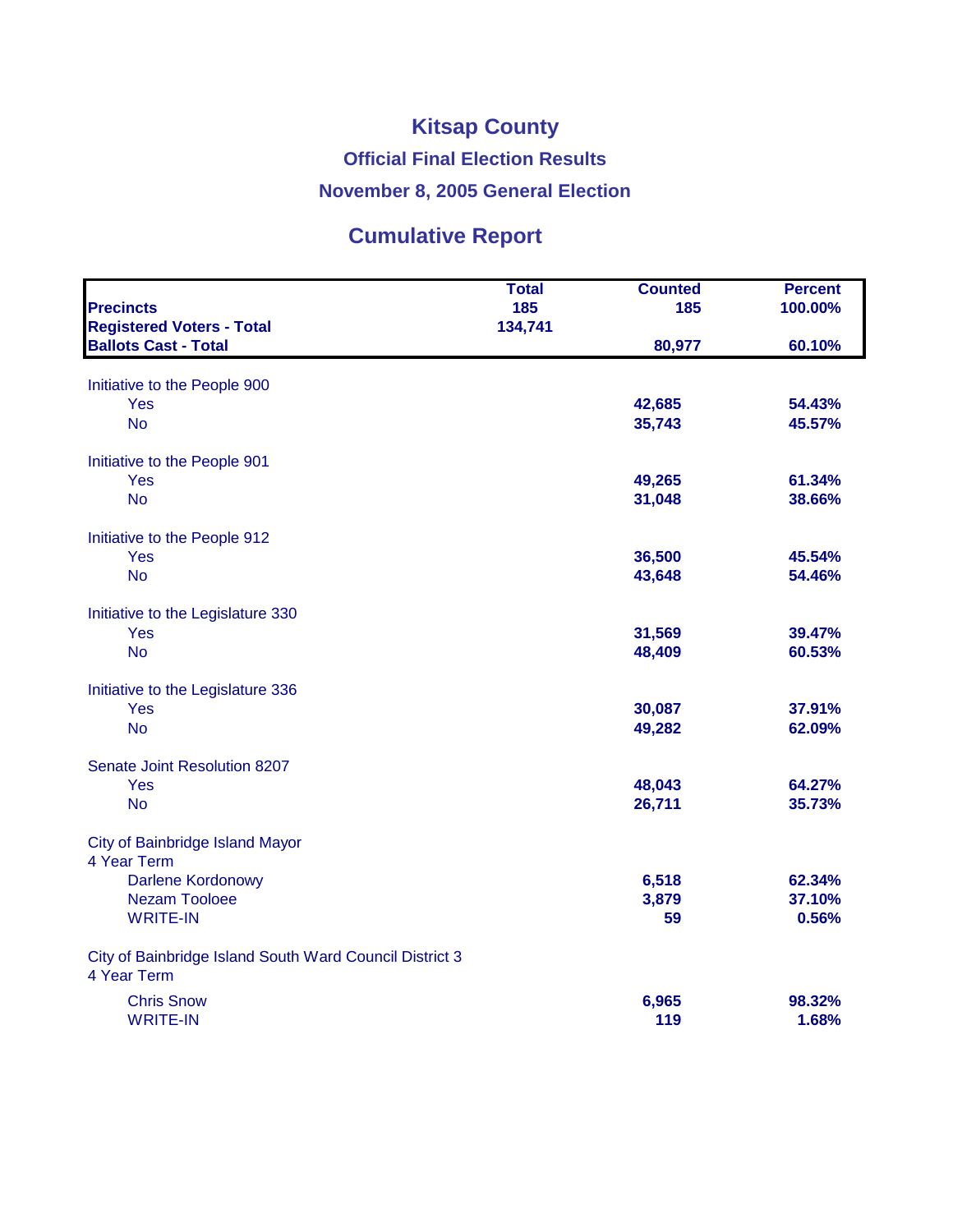| City of Bainbridge Island Central Ward Council District 4<br>2 Year Term |       |        |
|--------------------------------------------------------------------------|-------|--------|
| <b>John Doerschuk</b>                                                    | 3,061 | 35.20% |
| <b>Bill Knobloch</b>                                                     | 5,603 | 64.42% |
| <b>WRITE-IN</b>                                                          | 33    | 0.38%  |
| City of Bainbridge Island Central Ward Council District 5<br>4 Year Term |       |        |
| <b>Kjell Stoknes</b>                                                     | 5,830 | 70.63% |
| Doug Smith                                                               | 2,388 | 28.93% |
| <b>WRITE-IN</b>                                                          | 36    | 0.44%  |
| City of Bainbridge Island North Ward Council District 7<br>4 Year Term   |       |        |
| <b>Debbie Vancil</b>                                                     | 5,284 | 57.50% |
| Frank J. Renna Jr.                                                       | 3,876 | 42.18% |
| <b>WRITE-IN</b>                                                          | 30    | 0.33%  |
| <b>City of Bremerton Mayor</b><br>4 Year Term                            |       |        |
| <b>Cary Bozeman</b>                                                      | 6,683 | 94.31% |
| <b>WRITE-IN</b>                                                          | 403   | 5.69%  |
| <b>City of Bremerton Council District 1</b><br>4 Year Term               |       |        |
| <b>Brad Gehring</b>                                                      | 757   | 95.34% |
| <b>WRITE-IN</b>                                                          | 37    | 4.66%  |
| <b>City of Bremerton Council District 3</b><br>4 Year Term               |       |        |
| Adam C. Brockus                                                          | 717   | 56.81% |
| <b>John Ales</b>                                                         | 527   | 41.76% |
| <b>WRITE-IN</b>                                                          | 18    | 1.43%  |
| <b>City of Bremerton Council District 5</b><br>4 Year Term               |       |        |
| <b>Mike Shepherd</b>                                                     | 678   | 96.72% |
| <b>WRITE-IN</b>                                                          | 23    | 3.28%  |
| <b>City of Bremerton Council District 7</b><br>4 Year Term               |       |        |
| <b>Carol Arends</b>                                                      | 630   | 96.04% |
| <b>WRITE-IN</b>                                                          | 26    | 3.96%  |
| <b>City of Bremerton Council District 9</b><br>4 Year Term               |       |        |
| <b>Nick Wofford</b>                                                      | 478   | 96.57% |
| <b>WRITE-IN</b>                                                          | 17    | 3.43%  |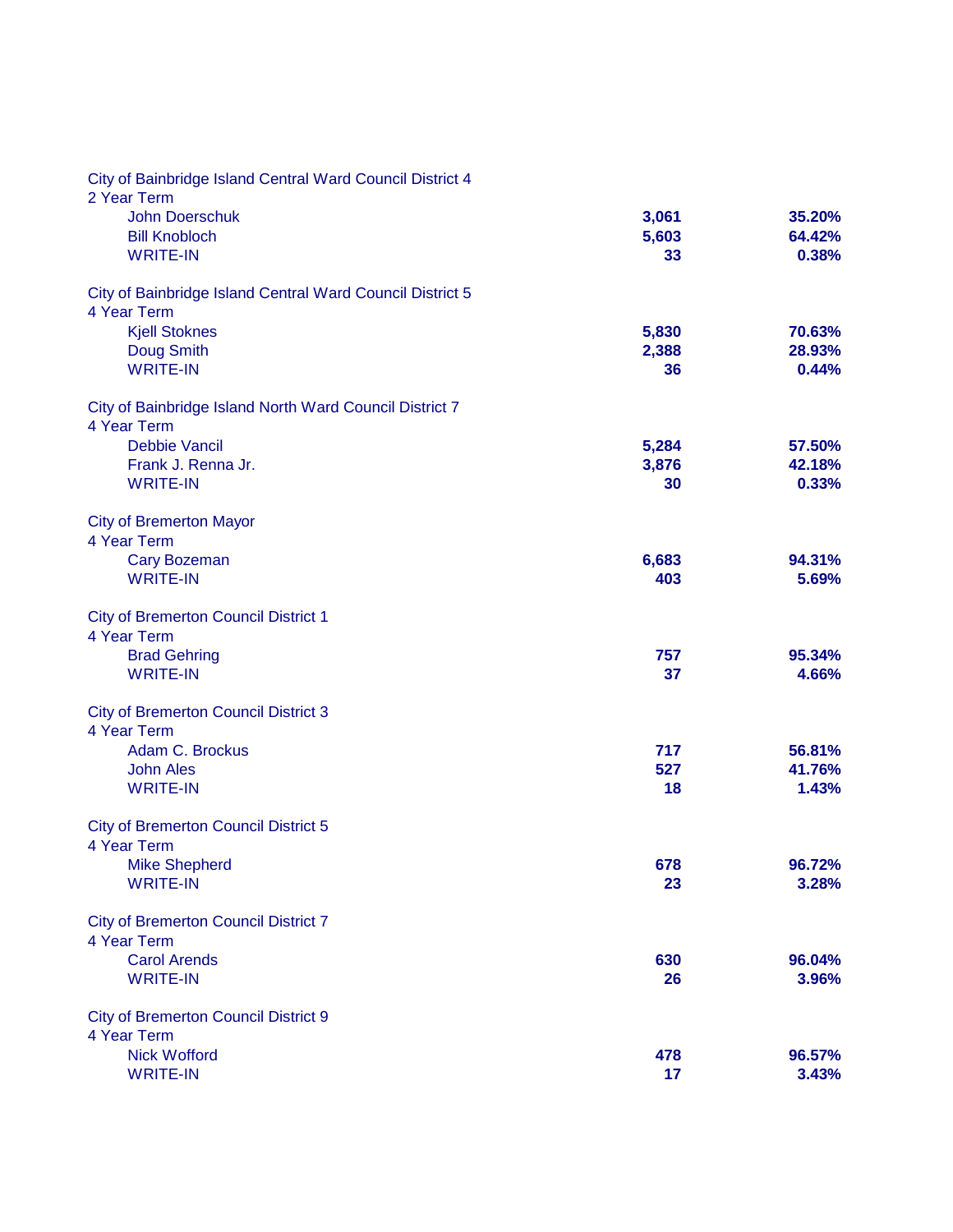| <b>Bremerton Municipal Court Judge</b>       |              |                  |
|----------------------------------------------|--------------|------------------|
| 4 Year Term                                  |              |                  |
| <b>James Docter</b>                          | 6,609        | 97.97%           |
| <b>WRITE-IN</b>                              | 137          | 2.03%            |
| City of Port Orchard Council Position No. 2  |              |                  |
| 4 Year Term                                  |              |                  |
| <b>Dennis Xavier Goss</b>                    | 701          | 38.47%           |
| <b>Carolyn Powers</b>                        | 1,109        | 60.87%           |
| <b>WRITE-IN</b>                              | 12           | 0.66%            |
| City of Port Orchard Council Position No. 3  |              |                  |
| 4 Year Term                                  |              |                  |
| Melode' Sapp                                 | 803          | 43.43%           |
| Tye C. Moore                                 | 1,041        | 56.30%           |
| <b>WRITE-IN</b>                              | 5            | 0.27%            |
| City of Port Orchard Council Position No. 6  |              |                  |
| 4 Year Term                                  |              |                  |
| <b>Fred Chang</b>                            | 1,104        | 59.01%           |
| Leslie J. Weatherill<br><b>WRITE-IN</b>      | 757<br>10    | 40.46%<br>0.53%  |
|                                              |              |                  |
| <b>City of Port Orchard Council-At-Large</b> |              |                  |
| 2 Year Term                                  |              |                  |
| Robert G. Geiger                             | 978          | 53.88%           |
| <b>Gil Michael</b>                           | 832          | 45.84%           |
| <b>WRITE-IN</b>                              | 5            | 0.28%            |
| <b>City of Poulsbo Mayor</b>                 |              |                  |
| 4 Year Term                                  |              |                  |
| Kathryn H. Quade                             | 1,911        | 67.36%           |
| Donna Jean Bruce                             | 903          | 31.83%           |
| <b>WRITE-IN</b>                              | 23           | 0.81%            |
| City of Poulsbo Council Position No. 5       |              |                  |
| 4 Year Term                                  |              |                  |
| <b>Stan Kennedy</b><br><b>Ed Stern</b>       | 972<br>1,626 | 37.20%<br>62.23% |
| <b>WRITE-IN</b>                              | 15           | 0.57%            |
|                                              |              |                  |
| City of Poulsbo Council Position No. 6       |              |                  |
| 4 Year Term                                  |              |                  |
| <b>Herb Kai</b>                              | 948          | 36.18%           |
| Dale C. Rudolph                              | 1,662        | 63.44%           |
| <b>WRITE-IN</b>                              | 10           | 0.38%            |
| City of Poulsbo Council Position No. 7       |              |                  |
| 4 Year Term                                  |              |                  |
| <b>Kim Crowder</b>                           | 2,178        | 97.84%           |
| <b>WRITE-IN</b>                              | 48           | 2.16%            |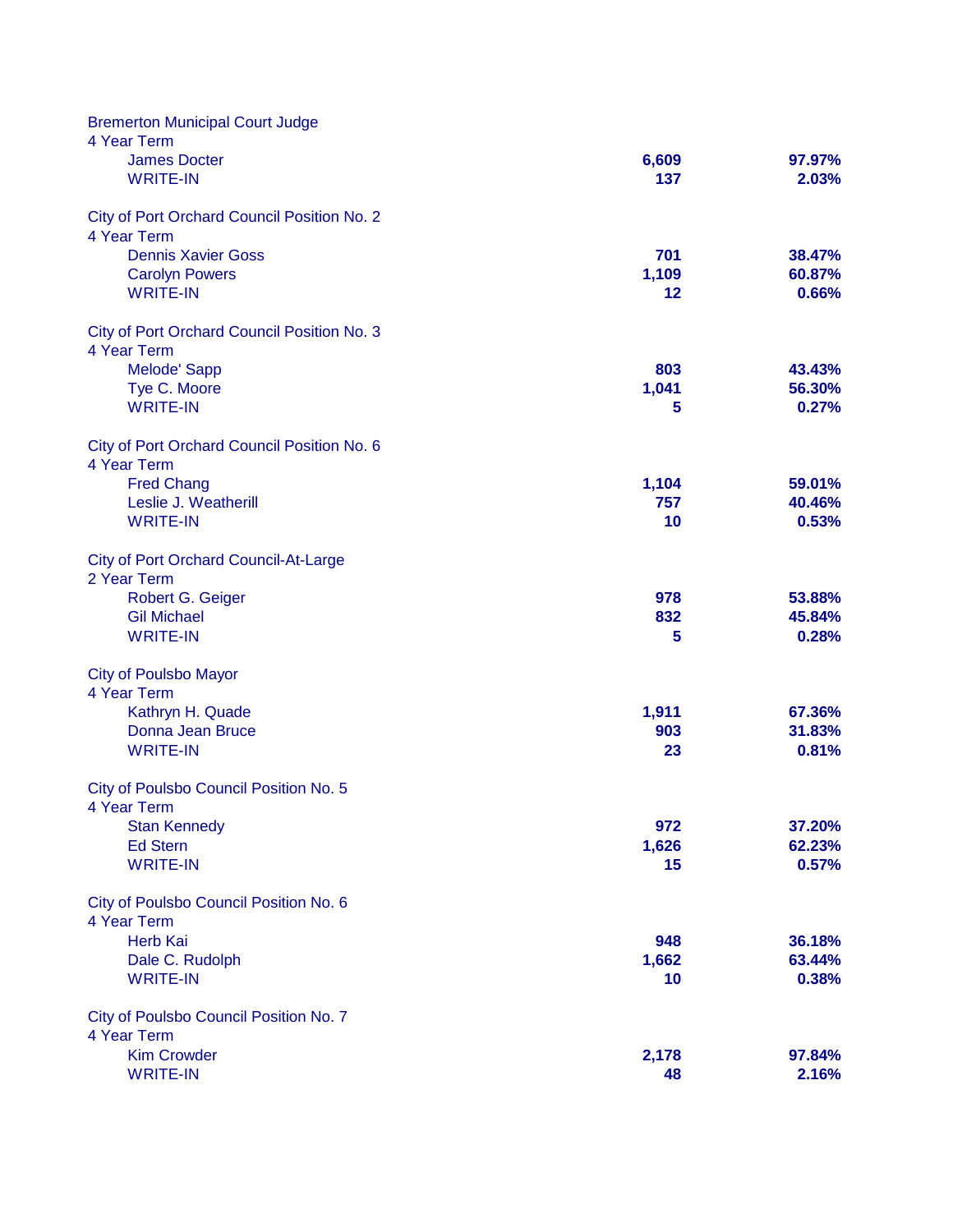| <b>Bremerton School District No. 100-C Director Position 4</b><br>4 Year Term     |                |                  |
|-----------------------------------------------------------------------------------|----------------|------------------|
| <b>Cynthia Triplett Galloway</b>                                                  | 5,927          | 59.90%           |
| <b>Lonnie Dawson</b>                                                              | 3,888          | 39.30%           |
| <b>WRITE-IN</b>                                                                   | 79             | 0.80%            |
| Bremerton School District No. 100-C Director Position 5                           |                |                  |
| 4 Year Term                                                                       |                |                  |
| DeWayne Boyd<br><b>Beverly Buster</b>                                             | 6,015<br>3,956 | 59.93%<br>39.42% |
| <b>WRITE-IN</b>                                                                   | 65             | 0.65%            |
| Bainbridge Island School District No. 303 Director District 2<br>4 Year Term      |                |                  |
| Michael G. Foley                                                                  | 6,783          | 98.76%           |
| <b>WRITE-IN</b>                                                                   | 85             | 1.24%            |
| Bainbridge Island School District No. 303 Director District 5<br>4 Year Term      |                |                  |
| <b>Mary Curtis</b>                                                                | 6,790          | 98.89%           |
| <b>WRITE-IN</b>                                                                   | 76             | 1.11%            |
| North Kitsap School District No. 400 Director District 1<br>4 Year Term           |                |                  |
| <b>Tom Anderson</b>                                                               | 9,355          | 67.62%           |
| <b>Brian Maule</b>                                                                | 4,377          | 31.64%           |
| <b>WRITE-IN</b>                                                                   | 103            | 0.74%            |
| North Kitsap School District No. 400 Director District 3<br>4 Year Term           |                |                  |
| <b>Matthew Cleverley</b>                                                          | 4,990          | 36.47%           |
| Melanie S. Mohler                                                                 | 8,600          | 62.85%           |
| <b>WRITE-IN</b>                                                                   | 93             | 0.68%            |
| Central Kitsap School District No. 401 Director District 1<br>4 Year Term         |                |                  |
| <b>Bruce Richards</b>                                                             | 14,753         | 98.11%           |
| <b>WRITE-IN</b>                                                                   | 284            | 1.89%            |
| Central Kitsap School District No. 401 Director District 5<br>4 Year Term         |                |                  |
| <b>LeeAnn Powers</b>                                                              | 14,717         | 98.20%           |
| <b>WRITE-IN</b>                                                                   | 269            | 1.80%            |
| South Kitsap School District No. 402 Director District 1<br>2 Year Unexpired Term |                |                  |
| <b>Robert Bunker</b>                                                              | 9,494          | 54.74%           |
| <b>Constance Maytum</b>                                                           | 7,724          | 44.54%           |
| <b>WRITE-IN</b>                                                                   | 125            | 0.72%            |
|                                                                                   |                |                  |

4 Year Term South Kitsap School District No. 402 Director District 3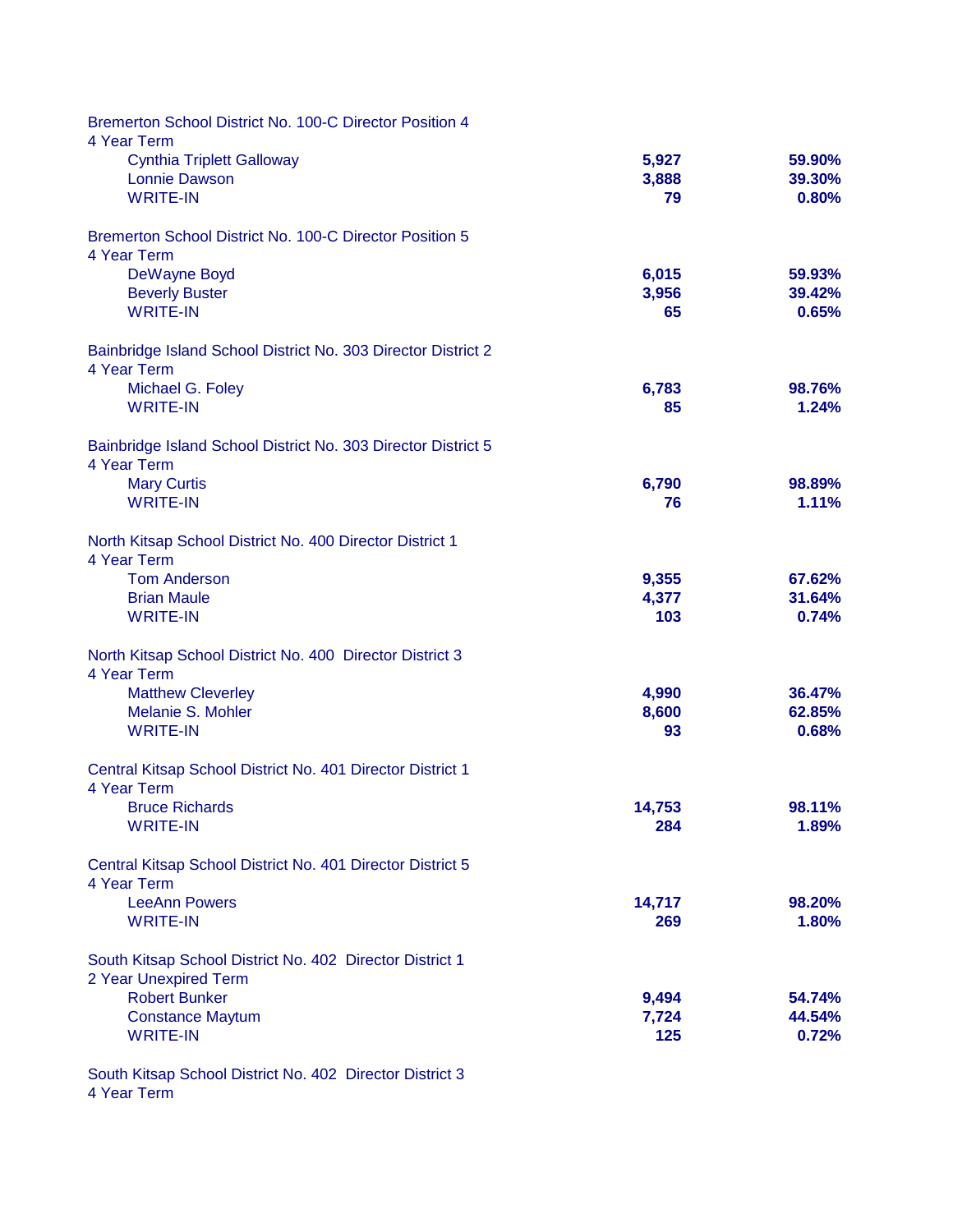| <b>Susan Cruver</b><br><b>Chuck Mayhew</b><br><b>WRITE-IN</b>                    | 6,920<br>10,473<br>113 | 39.53%<br>59.83%<br>0.65% |
|----------------------------------------------------------------------------------|------------------------|---------------------------|
| South Kitsap School District No. 402 Director District 4                         |                        |                           |
| 4 Year Term<br>Kathryn J. Simpson                                                | 10,653                 | 62.17%                    |
| <b>Renee' Proctor-Brown</b>                                                      | 6,346                  | 37.03%                    |
| <b>WRITE-IN</b>                                                                  | 137                    | 0.80%                     |
| North Mason School District No. 403 Director District 1<br>2 Year Unexpired Term |                        |                           |
| <b>James Clark</b>                                                               | 41                     | 53.25%                    |
| Arthur J. Wightman                                                               | 34                     | 44.16%                    |
| <b>WRITE-IN</b>                                                                  | $\mathbf{2}$           | 2.60%                     |
| North Mason School District No. 403 Director District 2<br>4 Year Term           |                        |                           |
| Jeff L. Werdall                                                                  | 87                     | 97.75%                    |
| <b>WRITE-IN</b>                                                                  | $\mathbf{2}$           | 2.25%                     |
| North Mason School District No. 403 Director District 5<br>4 Year Term           |                        |                           |
| <b>Nena Andrews</b>                                                              | 78                     | 97.50%                    |
| <b>WRITE-IN</b>                                                                  | $\overline{2}$         | 2.50%                     |
| Central Kitsap Fire And Rescue Commissioner Position 3<br>6 Year Term            |                        |                           |
| R. E. "Dick" West                                                                | 6,105                  | 33.08%                    |
| <b>Mick McKinley</b>                                                             | 12,220                 | 66.22%                    |
| <b>WRITE-IN</b>                                                                  | 129                    | 0.70%                     |
| <b>Central Kitsap Fire And Rescue Commissioner Position 5</b><br>6 Year Term     |                        |                           |
| Graham G. Kent                                                                   | 5,524                  | 30.33%                    |
| <b>Bob Muhleman</b>                                                              | 12,557                 | 68.94%                    |
| WRITE-IN                                                                         | 133                    | 0.73%                     |
| Bainbridge Island Fire Department Commissioner Position 3<br>6 Year Term         |                        |                           |
| David S. Coatsworth                                                              | 5,041                  | 66.38%                    |
| Michael F. Adams                                                                 | 2,521                  | 33.20%                    |
| <b>WRITE-IN</b>                                                                  | 32 <sub>2</sub>        | 0.42%                     |
| South Kitsap Fire and Rescue Commissioner Position 3<br>6 Year Term              |                        |                           |
| Darla J. Hartley                                                                 | 9,934                  | 55.02%                    |
| <b>Gerald Preuss</b>                                                             | 8,004                  | 44.33%                    |
| <b>WRITE-IN</b>                                                                  | 117                    | 0.65%                     |
|                                                                                  |                        |                           |

South Kitsap Fire and Rescue Commissioner Position 5 2 Year Unexpired Term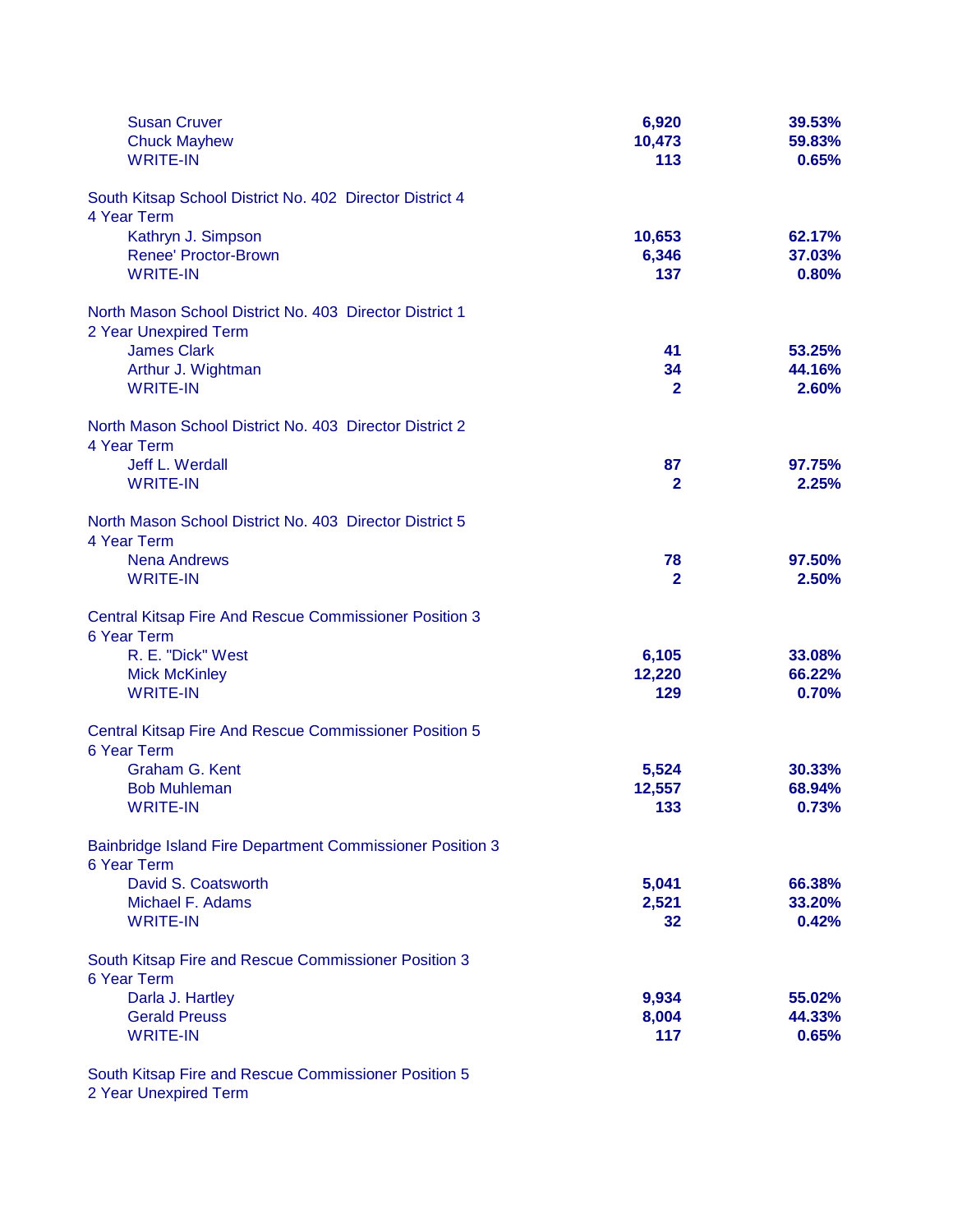| <b>Phil Seratt</b><br><b>Paul Golnik</b>                                            | 6,788<br>10,733 | 38.47%<br>60.83% |
|-------------------------------------------------------------------------------------|-----------------|------------------|
| <b>WRITE-IN</b>                                                                     | 124             | 0.70%            |
| North Kitsap Fire & Rescue Commissioner Position 3<br>Short and 6 Year Term         |                 |                  |
| Stephen E. "Steve" Neupert                                                          | 4,840           | 98.27%           |
| <b>WRITE-IN</b>                                                                     | 85              | 1.73%            |
| North Kitsap Fire & Rescue Commissioner Position 5<br>6 Year Term                   |                 |                  |
| Fernando (Espy) Espinosa                                                            | 4,719           | 98.31%           |
| <b>WRITE-IN</b>                                                                     | 81              | 1.69%            |
| Kitsap County Fire District No. 18 Commissioner Position 2<br>2 Year Unexpired Term |                 |                  |
| Linda N. Gunby                                                                      | 6,191           | 98.18%           |
| <b>WRITE-IN</b>                                                                     | 115             | 1.82%            |
| Kitsap County Fire District No. 18 Commissioner Position 3<br>6 Year Term           |                 |                  |
| Jack D. Woodard                                                                     | 6,122           | 98.60%           |
| <b>WRITE-IN</b>                                                                     | 87              | 1.40%            |
| Kitsap County Fire District No. 18 Commissioner Position 4<br>6 Year Term           |                 |                  |
| <b>Stan Thalberg</b>                                                                | 2,628           | 37.68%           |
| David Ellingson                                                                     | 4,302           | 61.68%           |
| <b>WRITE-IN</b>                                                                     | 45              | 0.65%            |
| Port of Bremerton District No. 1 Commissioner District 3<br>6 Year Term             |                 |                  |
| <b>Bill Mahan</b>                                                                   | 22,627          | 97.68%           |
| <b>WRITE-IN</b>                                                                     | 537             | 2.32%            |
| Port of Brownsville District No. 2 Commissioner District 1<br>6 Year Term           |                 |                  |
| Jack B. Bailey                                                                      | 3,672           | 98.21%           |
| <b>WRITE-IN</b>                                                                     | 67              | 1.79%            |
| Port of Eglon District No. 4 Commissioner District 2<br>6 Year Term                 |                 |                  |
| <b>Wallis Kimble</b>                                                                | 335             | 94.90%           |
| <b>WRITE-IN</b>                                                                     | 18              | 5.10%            |
| Port of Eglon District No. 4 Commissioner District 3<br>4 Year Unexpired Term       |                 |                  |
| C. Joyce McClain                                                                    | 332             | 95.13%           |
| <b>WRITE-IN</b>                                                                     | 17              | 4.87%            |
| Port of Illahee District No. 6 Commissioner District 1                              |                 |                  |

6 Year Term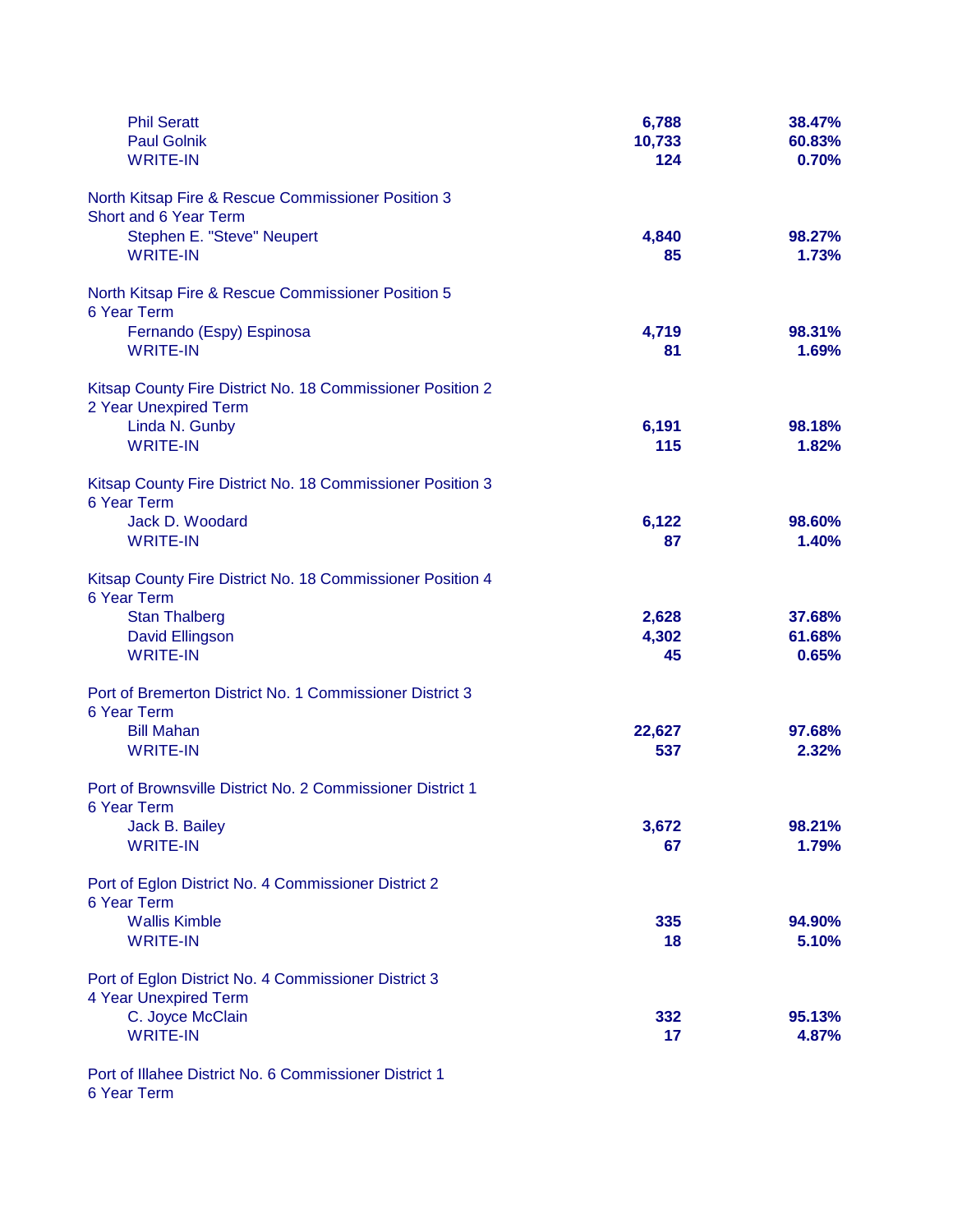| George Schaefer<br><b>WRITE-IN</b>                                                | 1,148<br>12 | 98.97%<br>1.03% |
|-----------------------------------------------------------------------------------|-------------|-----------------|
| Port of Indianola District No. 7 Commissioner District 1<br>Short and 6 Year Term |             |                 |
| <b>Jeff Henderson</b>                                                             | 489         | 97.22%          |
| <b>WRITE-IN</b>                                                                   | 14          | 2.78%           |
| Port of Indianola District No. 7 Commissioner District 3                          |             |                 |
| 2 Year Unexpired Term                                                             |             |                 |
| <b>Robert Kinnaird</b><br><b>WRITE-IN</b>                                         | 465<br>13   | 97.28%<br>2.72% |
| Port of Kingston District No. 9 Commissioner District 3                           |             |                 |
| 6 Year Term                                                                       |             |                 |
| <b>Thomas A. Coultas</b><br><b>WRITE-IN</b>                                       | 1,695<br>41 | 97.64%<br>2.36% |
| Port of Manchester District No. 10 Commissioner Position 2                        |             |                 |
| 6 Year Term                                                                       |             |                 |
| <b>Jim Thompson</b>                                                               | 1,237       | 70.81%          |
| David A. Kimble<br><b>WRITE-IN</b>                                                | 500         | 28.62%<br>0.57% |
|                                                                                   | 10          |                 |
| Port of Poulsbo District No. 12 Commissioner Position 3<br>Short and 6 Year Term  |             |                 |
| <b>Arnold Bockus</b>                                                              | 1,950       | 98.83%          |
| <b>WRITE-IN</b>                                                                   | 23          | 1.17%           |
|                                                                                   |             |                 |
| Port of Silverdale District No. 14 Commissioner District 2                        |             |                 |
| 6 Year Term                                                                       |             |                 |
| <b>Frank J Tierney</b>                                                            | 1,378       | 26.02%          |
| Harry L. Knapp<br><b>WRITE-IN</b>                                                 | 3,878<br>40 | 73.23%<br>0.76% |
|                                                                                   |             |                 |
| Port of Tracyton District No. 15 Commissioner District 1<br>6 Year Term           |             |                 |
| William L. Mooney                                                                 | 852         | 97.15%          |
| <b>WRITE-IN</b>                                                                   | 25          | 2.85%           |
| Port of Waterman District No. 16 Commissioner District 1                          |             |                 |
| 6 Year Term                                                                       |             |                 |
| <b>Ray Ondracek</b>                                                               | 581         | 96.99%          |
| <b>WRITE-IN</b>                                                                   | 18          | 3.01%           |
| Karcher Creek Sewer District Commissioner Position 2                              |             |                 |
| 6 Year Term                                                                       |             |                 |
| <b>Bill Huntington</b><br><b>WRITE-IN</b>                                         | 2,460<br>76 | 97.00%<br>3.00% |
| Karcher Creek Sewer District Commissioner Position 3                              |             |                 |

4 Year Term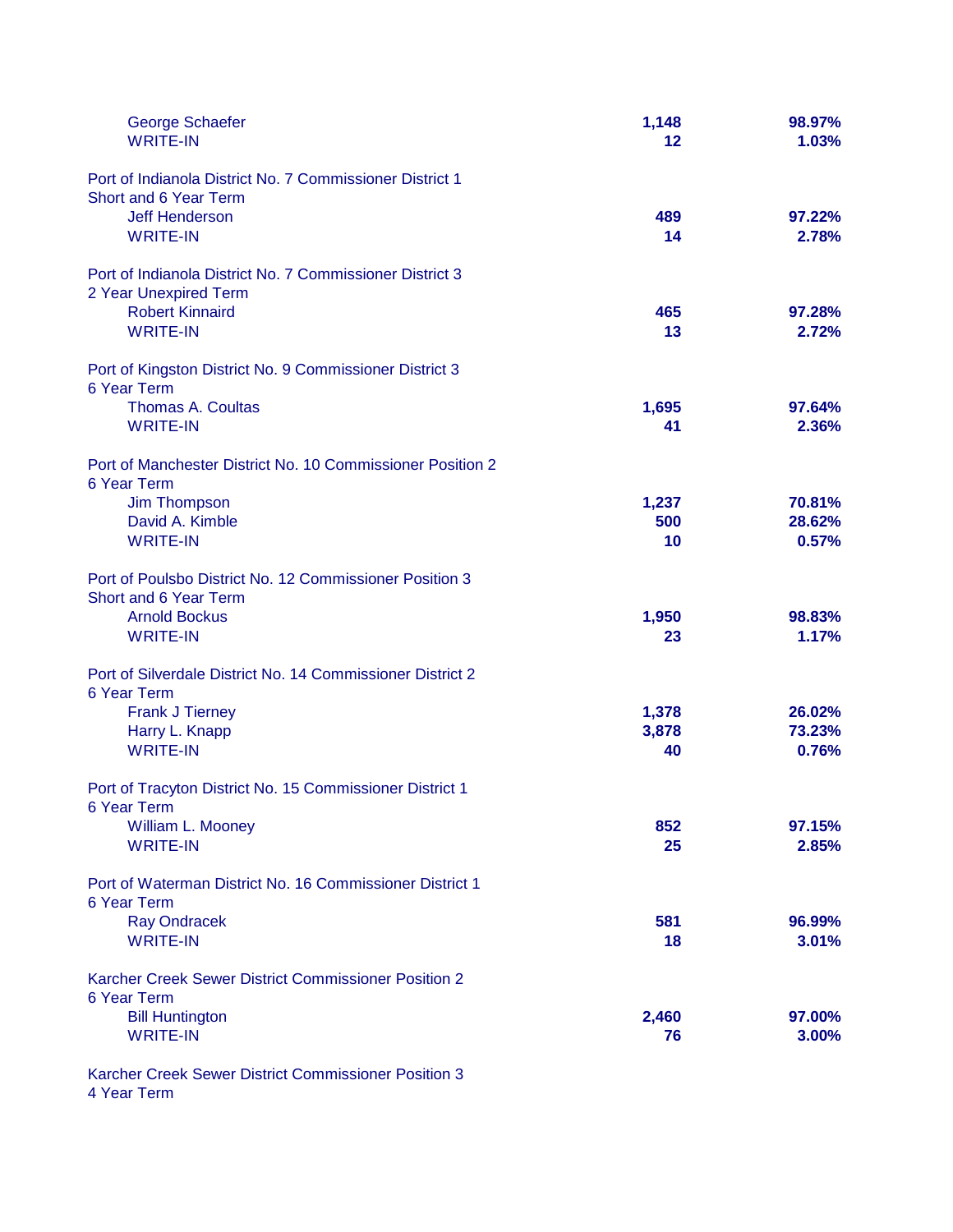| <b>Susan Way</b>                                                                   | 2,403 | 97.76% |
|------------------------------------------------------------------------------------|-------|--------|
| <b>WRITE-IN</b>                                                                    | 55    | 2.24%  |
| Kitsap County Sewer District 7 Commissioner Position 2<br>6 Year Term              |       |        |
| <b>Gayle Ashton</b>                                                                | 144   | 99.31% |
| <b>WRITE-IN</b>                                                                    | 1     | 0.69%  |
| Annapolis Water District No. 1 Commissioner Position 3<br>6 Year Term              |       |        |
| <b>Jeannie Screws</b>                                                              | 1,995 | 44.50% |
| <b>Jerry Lundberg</b>                                                              | 2,457 | 54.81% |
| <b>WRITE-IN</b>                                                                    | 31    | 0.69%  |
| Manchester Water District No. 11 Commissioner Position 2<br>6 Year Term            |       |        |
| <b>Steve Pedersen</b>                                                              | 1,770 | 97.95% |
| <b>WRITE-IN</b>                                                                    | 37    | 2.05%  |
| Rocky Point Water District No. 12 Commissioner Position 2<br>6 Year Term           |       |        |
| David C. Rhine                                                                     | 419   | 96.99% |
| <b>WRITE-IN</b>                                                                    | 13    | 3.01%  |
| North Perry Water District No. 13 Commissioner Position 2<br>4 Year Unexpired Term |       |        |
| Gregory A. Hunt                                                                    | 1,896 | 43.04% |
| <b>Gary O Purbaugh</b>                                                             | 2,483 | 56.37% |
| <b>WRITE-IN</b>                                                                    | 26    | 0.59%  |
| North Perry Water District No. 13 Commissioner Position 3<br>6 Year Term           |       |        |
| <b>Wesley Doll</b>                                                                 | 1,309 | 30.08% |
| <b>Ray Foley</b>                                                                   | 3,010 | 69.16% |
| <b>WRITE-IN</b>                                                                    | 33    | 0.76%  |
| Sunnyslope Water District No. 15 Commissioner Position 3<br>6 Year Term            |       |        |
| <b>Kevahn Steinke</b>                                                              | 258   | 97.73% |
| <b>WRITE-IN</b>                                                                    | 6     | 2.27%  |
| Silverdale Water District No. 16 Commissioner Position 3<br>6 Year Term            |       |        |
| <b>Marcus Hoffman</b>                                                              | 2,831 | 63.39% |
| John R. Poppe                                                                      | 1,594 | 35.69% |
| <b>WRITE-IN</b>                                                                    | 41    | 0.92%  |
| Tracyton Water District No. 17 Commissioner Position 1<br>2 Year Unexpired Term    |       |        |
| Daniel E. Dernoll                                                                  | 1,042 | 97.66% |
| <b>WRITE-IN</b>                                                                    | 25    | 2.34%  |